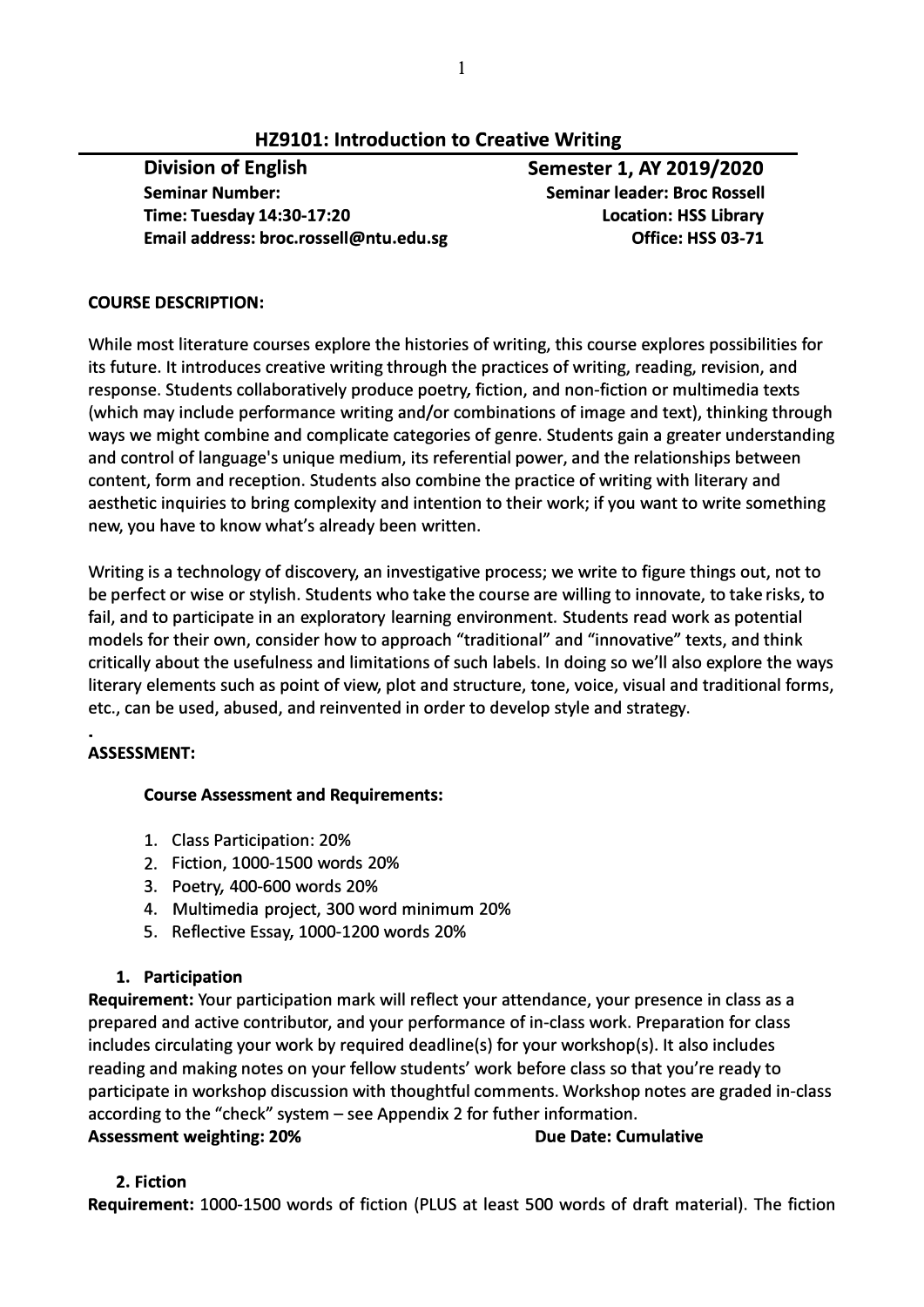**Assessment weighting: 20% Due date: In Class Week 5** 

**3. Poetry**

**Requirement:** 400-600 words of poetry {PLUS at least 200 words of draft material). This may be divided among as many poems and as many pages as you like. Poems may be in any style. Please see the assessment sheets {Appendix 3) for an understanding of how this component will be assessed.

**Assessment weighting: 20% Due date: In Class Week 9** 

# **4. Multimedia Project**

The multimedia project asks you to combine your writing with other skill sets. You don't need to be an artist or a musician to make a great job of this assignment. Possible projects include: a film and screenplay, a photo-essay, a screenplay and storyboard, a stage-play {and script), a travel-writing piece with images, a report on a public or personal art event that you designed, or a recorded radio play.

**Requirement:** 300 written words {minimum) presented in combination with another medium {PLUS draft or planning material). The appropriate word length will vary according to your project: a script or fiction-based project is likely to require more words than a poetry-based project. The overall volume of work involved should be roughly equivalent to each of the Poetry and Fiction assessments for this course. Please check with your seminar leader if you are at all unsure about the proper balance. Please see the assessment sheets (Appendix 3) for an understanding of how this component will be assessed.

Assessment weighting: 20% and the setting of the US of the Sessex Due dateWeek 14 (last class)

# **5. Reflective Essay**

This component is a reflective and argumentative essay that treats your own writing throughout the term as a collection of literature deserving careful analysis. Using examples from your own drafts, early work, and late work, you make an argument for how your work has changed and evolved over the course of the term, making specific references to examples of writing strategies you adopted and revised. You will also demonstrate ways that assigned readings and readings outside of class {that you found on your own) have influenced your choices in writing. You should describe your thinking about creative aims, discoveries and problems of craft you have and/or are encountering, and, most importantly, links between what you read and what you write. Please see the assessment sheet {Appendix 2) for an understanding of how this component will be assessed.

**Requirement:** 1000 words, plus bibliographic details for any readings you refer to beyond the course reader.

Assessment weighting: 20% and a set of the set of the Due date: In last class

# **NOTE:**

**Late work** is not accepted without permission granted prior to its deadline.

\*\*Please note that every assignment above requires you include evidence of drafting and revision, so be sure that you keep different versions as you work - don't just alter and save a single file.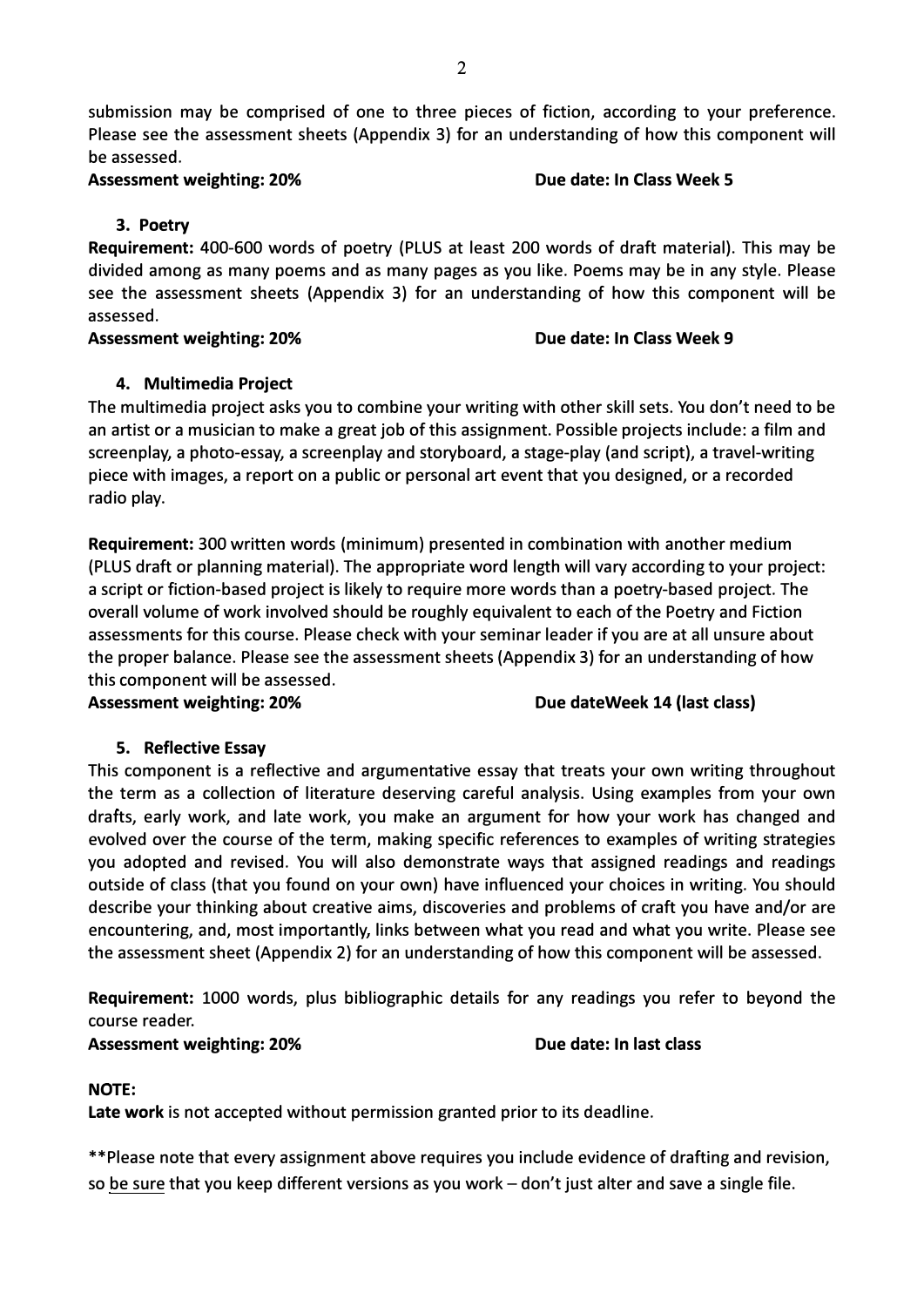# **SEMINAR SCHEDULE\***

| <b>Week</b>             | <b>Topic</b>                                                              |
|-------------------------|---------------------------------------------------------------------------|
| $\mathbf{1}$            | Introduction to the class                                                 |
|                         | Merwin, "Berryman;" de Maria, "Meaningless Work"                          |
| $\overline{2}$          | <b>Introduction to Fiction</b>                                            |
|                         | Course Reader (CR): Ruocco, "Stone, Paper, Stone;" Jorge Luis Borges,     |
|                         | "Mirror & the Mask"                                                       |
| 3                       | <b>Fiction</b>                                                            |
|                         | (CR): Gaitskill, "Tiny Smiling Daddy;" Hempel, "In a Tub"                 |
| 4                       | <b>Fiction</b>                                                            |
|                         | (CR): Wells Tower, "Everything Ravaged, Everything Burned;" Bruno Schulz, |
|                         | "Street of Crocodiles"                                                    |
| 5                       | Fiction Workshop $\sim$ FICTION ASSIGNMENT DUE                            |
|                         | <b>Reading: You</b>                                                       |
| 6                       | <b>Introduction to Poetry</b>                                             |
|                         | (CR): Lorca, "Deep Song;" Salamun, "Are Angels Green?," "(Untitled),"     |
|                         | "Jonah'                                                                   |
| $\overline{\mathbf{z}}$ | <b>Poetry</b>                                                             |
|                         | (CR) Sa'at, "Singapore You are Not my Country," from Notes From A Sacked  |
|                         | <b>Relief Teacher</b>                                                     |
| 8                       | <b>Poetry</b>                                                             |
|                         | (CR) Mackey, "Day after the Day of the Dead"                              |
| 9                       | Poetry Workshop ~ POETRY ASSIGNMENT DUE                                   |
|                         | <b>Reading: You</b>                                                       |
| 10                      | <b>Introduction to Non-Fiction</b>                                        |
|                         | (CR): John D'Agata, from "The Lifespan of a Fact"                         |
|                         | (CR): Ehrenreich, "Trees Step Out"                                        |
| 11                      |                                                                           |
|                         | <b>HOLIDAY / NO CLASS</b>                                                 |
|                         | Work on your final assignments, 40%                                       |
| 12                      | <b>Introduction to Multimedia</b>                                         |
|                         | (CR) Lynda Barry, from One Hundred Demons                                 |
| 13                      | Non-fiction and multi-media                                               |
|                         | (CR): Blake, various; .                                                   |
| 14                      | Non-fiction and multi-media ~ MULTIMEDIA ASSIGNMENT &                     |
|                         | REFLECTIVE ESSAY BOTH DUE IN CLASS                                        |
|                         | <b>Reading: You</b>                                                       |

**\*Topics and readings may be revised according to our interests and progress.**

**REQUIRED READING: The reader is to be purchased from Print Services, HSS Level Bl.**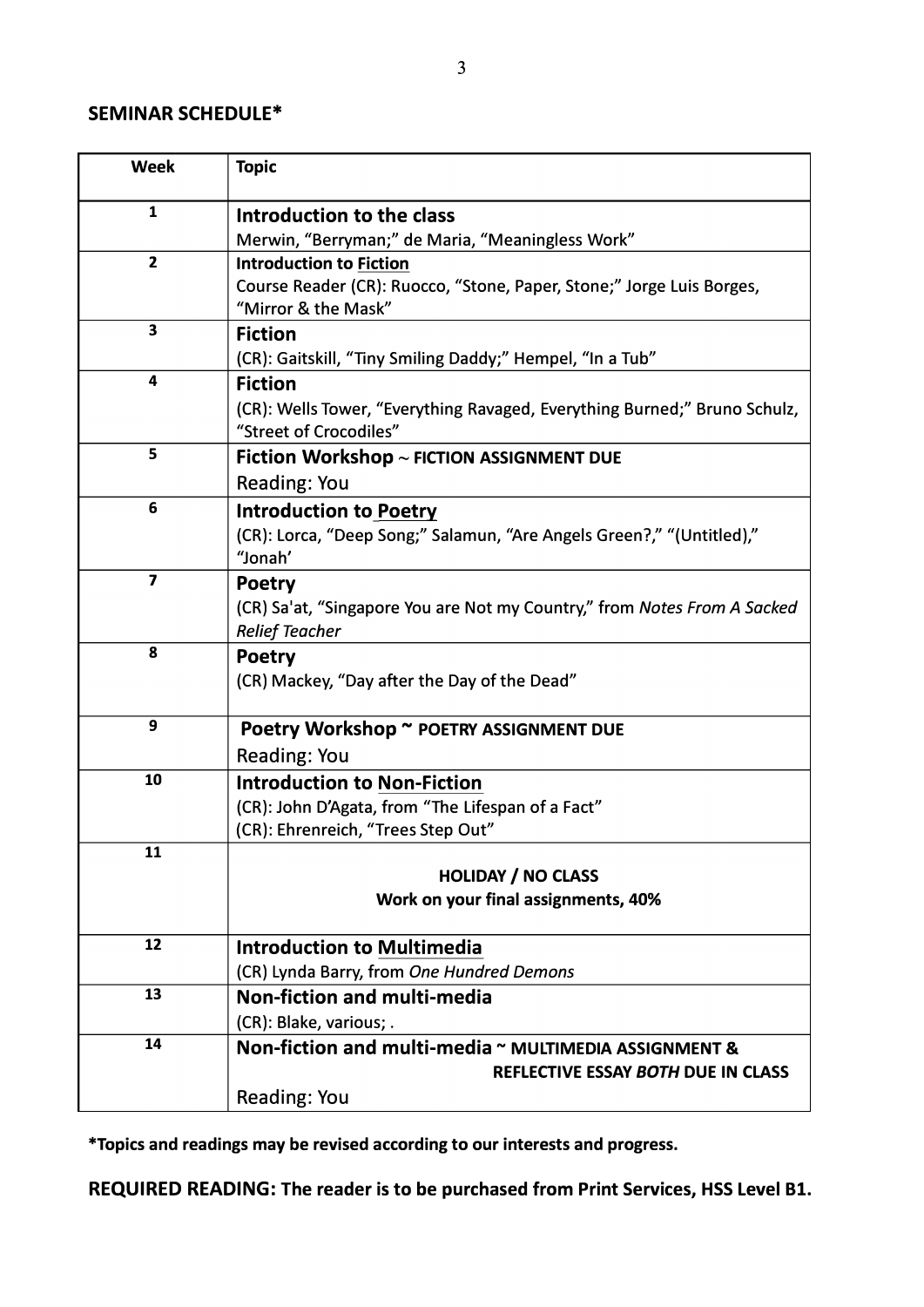#### **CONTENTS:**

#### Course Structure and Expectations

Assessment

Seminar schedule and Required Reading

Appendix 1: Workshop instructions and schedule

Appendix 2: English Division policy on plagiarism and additional notes for creative writers

Appendix 3: Assessment sheets

# **COURSE STRUCTURE AND EXPECTATIONS**

#### **SEMINARS:**

Students attend one three-hour seminar per week. They include discussions of student writing and assigned readings; once we're settled, they also include student workshops.

#### **Discussion & readings**

Seminars are not a formal lecture; they include discussion of concepts and written examples, including those in the required course reader and others nominated by professor students. Students must read, think, and be brave and generous in speaking with others. Students have opportunities to reflect on the personal, philosophical, cultural, and political implications of creative writing as an artistic practice. You are encouraged to share your own ideas and ideas from whatever you are reading; your active engagement in the discussion is required.

#### **Exercises**

We sometimes participate in generative writing exercises, in and out of class. These exercises are designed to help you get into the habit of writing, and into a regular creative practice. They give you starting points for your assignments and let you try out new approaches. Not every exercise will result in a successful finished product, however you define that. Collectively, though, they should expand your view of what is possible and contribute to the body of draft material you have at your disposal.

#### **Workshop ping**

The workshop is a classroom format where students and professor meet (envision a round table) to discuss writing and literature, in order to deepen and strengthen our relationships to the art and craft. It depends on students who are respectful, thoughtful, and engaged. We assume everyone in the class is committed to improving their craft as artists of the written word. We will treat each other and our work with the respect and effort it requires, and deserves.

Each student is allocated workshop slots during seminar time, for which you are required to bring your own work (to be distributed a week in advance) for group discussion and feedback. We work hard to build a culture of workshop discussion that is constructive, respectful, informed and imaginative. When we read each other's work, our first task is to glean something of the methods and goals evinced by that work. We then offer responses about how those strategies correspond with the writing's actual effects. To an important degree, different readers will experience different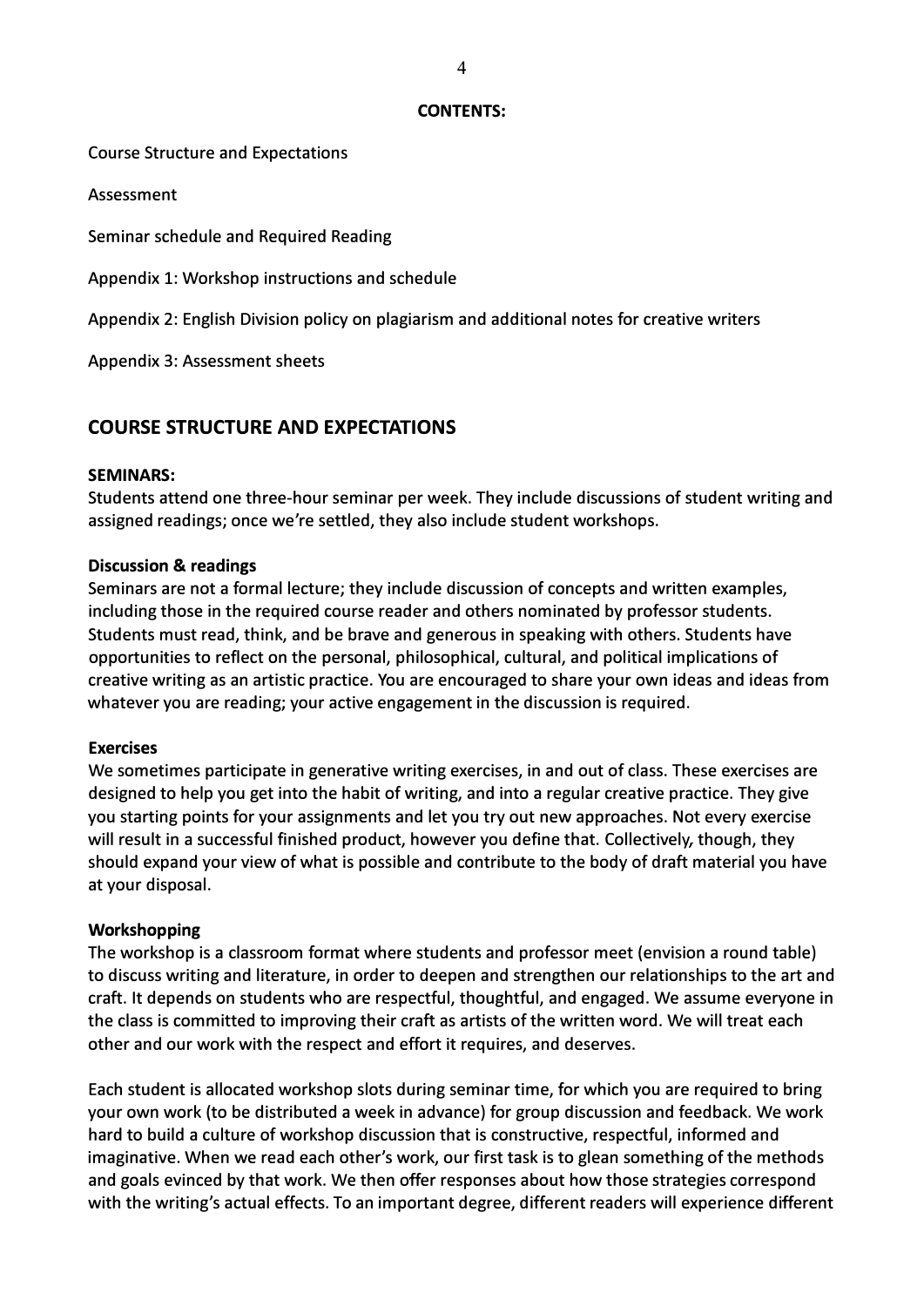effects, and a workshop offers student writers a wholistic impression of their work.

The thought of letting other people read and discuss your writing might seem intimidating. Please remember that a workshop is the wrong place to present perfect work; it is a place where we can learn as writers from our own and each other's experiments and adventures, including those that don't ultimately satisfy us. Please bring writing that needs work, and be receptive to hearing feedback. Remember that your fellow students are feeling nervous too (and maybe even your professor!).

Please see Appendix 1 for further notes.

## **SEMINAR GUIDELINES:**

- Be present and on time. If you enter late there's no need to apologise if you settle into the class with minimum disruptions. If you are more than 20 minutes late this will count as an absence.
- Your workshops are a unique oportunity for which your classmates carefully prepare. They are fun, and they are mandatory. If you fail to distribute your materials for workshop in a timely manner, you have disregarded the class's kind offer to read and respond to your work, and your participation mark will reflect that.
- Your phones must be off and stowed away in class. Use of the Internet during class time not allowed.
- The group needs your thoughts. Your comments, questions and contributions are invited, welcome, and absolutely necessary to productive creative discussion - however basic or asyet-unformed those thoughts may be. You are also required to listen. In workshops, refrain from offering long commentaries that infringe on the participation of your classmates, and refrain from making a second comment until after everyone else has spoken.
- Please let your seminar leader know as soon as possible if you have any disability or other issue that requires special accommodation in class (examples: you need to sit in a special position so you can see or hear well; you need to leave your phone on in case of a family emergency; you need to leave class early to attend a medical appointment, etc.).

## **BEYOND THE SEMINARS:**

## **Writing time**

Your participation is necessarily supported by substantial time spent writing outside of class. For those of you who wish to have creative writing (or any creative practice) as an active part of your lives in the future, success in this course will not be measured by grades, but by how effectively you set up the physical and intellectual habits of writing, reading and engaging with new ideas. Dedication to these habits will show results in your grades, but also in the richness of your writing, and in the quality of your broader life experience. Please make the most of this rare opportunity.

## **Writing sources**

Language is shared; texts always bear the traces of the texts that surround and precede them. You are encouraged to make conscious and creative use of source texts of many kinds and in many ways. You might, for example, re-situate in a poem the fragments of a conversation you've overheard, or use the narrative structure of a song you know as the basis for a story. Be aware of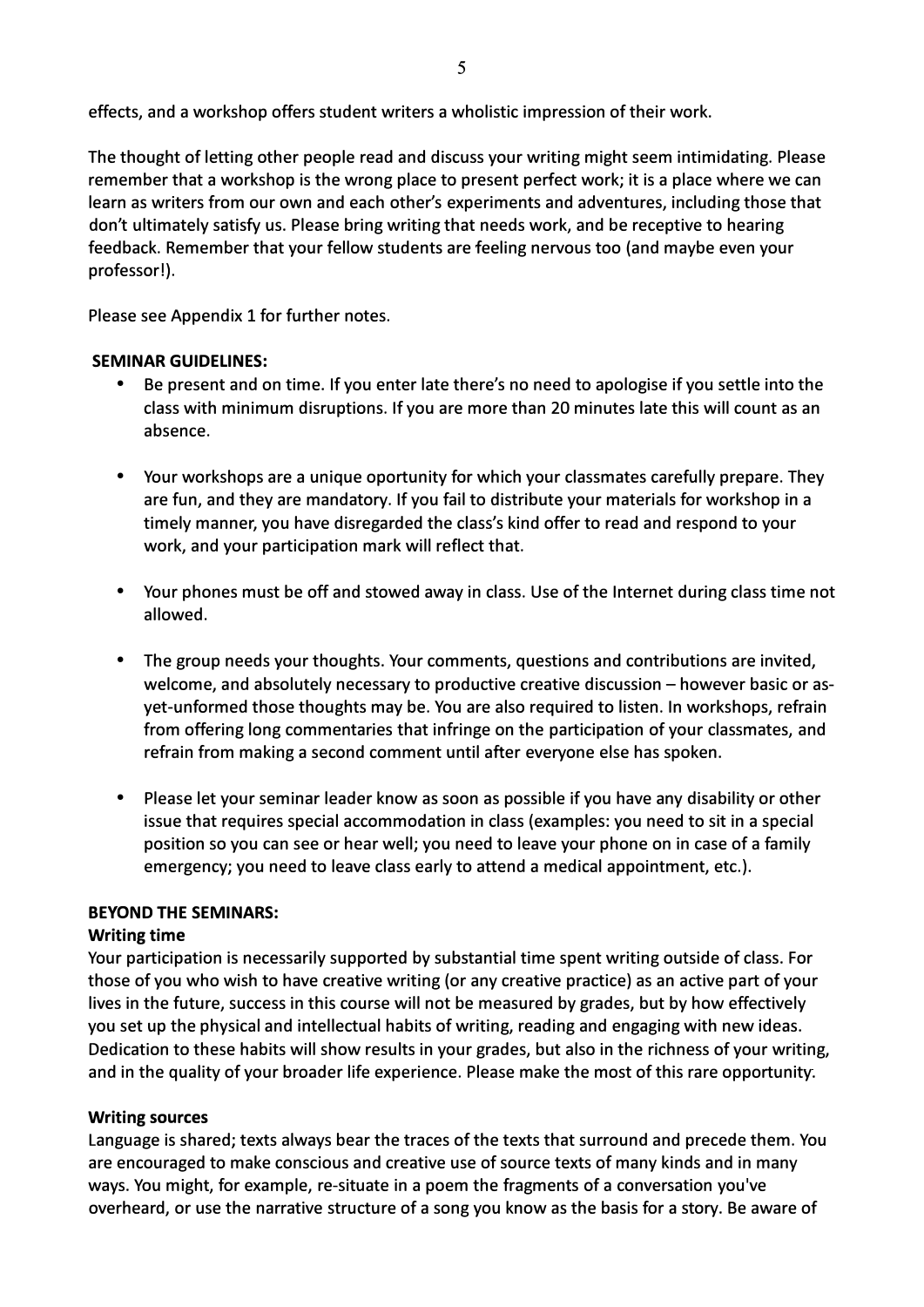(and avoid) the problems of plagiarism, but also partake of the great storehouse of language around you. You can use a writing journal as a place to collect source material if you wish, or keep other notebooks.

## **Revision**

Even though publishing writers occasionally (very occasionally) write work that achieves all its aims on the first draft, this is not a skill that can be learned in a semester. More often published work has gone through many phases of revision  $-$  and learning to revise is central to the aims of this class. Keep early drafts of your work, and take risks as you make new versions. Not everything you try will work, but if you are only willing to change the odd word or punctuation mark, you will miss at least half of the adventure of writing.

Plagiarism is a serious problem, unfortunately, and a serious academic offence. It's crazy to think that it ever happens in creative writing classes, but it does. Scholarship in the humanities is predicated on our ability to incorporate the ideas of others into our own original arguments; that is how this great conversation takes place; careful interpretation and proper citation of the work of others are central to our work. If you claim the words or ideas of others as your own, you have stolen intellectual property, and plagiarized. For the same reasons plagiarizing is easy to do, it is easy to identify.

Plagiarism is an unacceptable practice in universities and in life. See Appendix 2 for the English Division policy on plagiarism and additional notes for creative writers.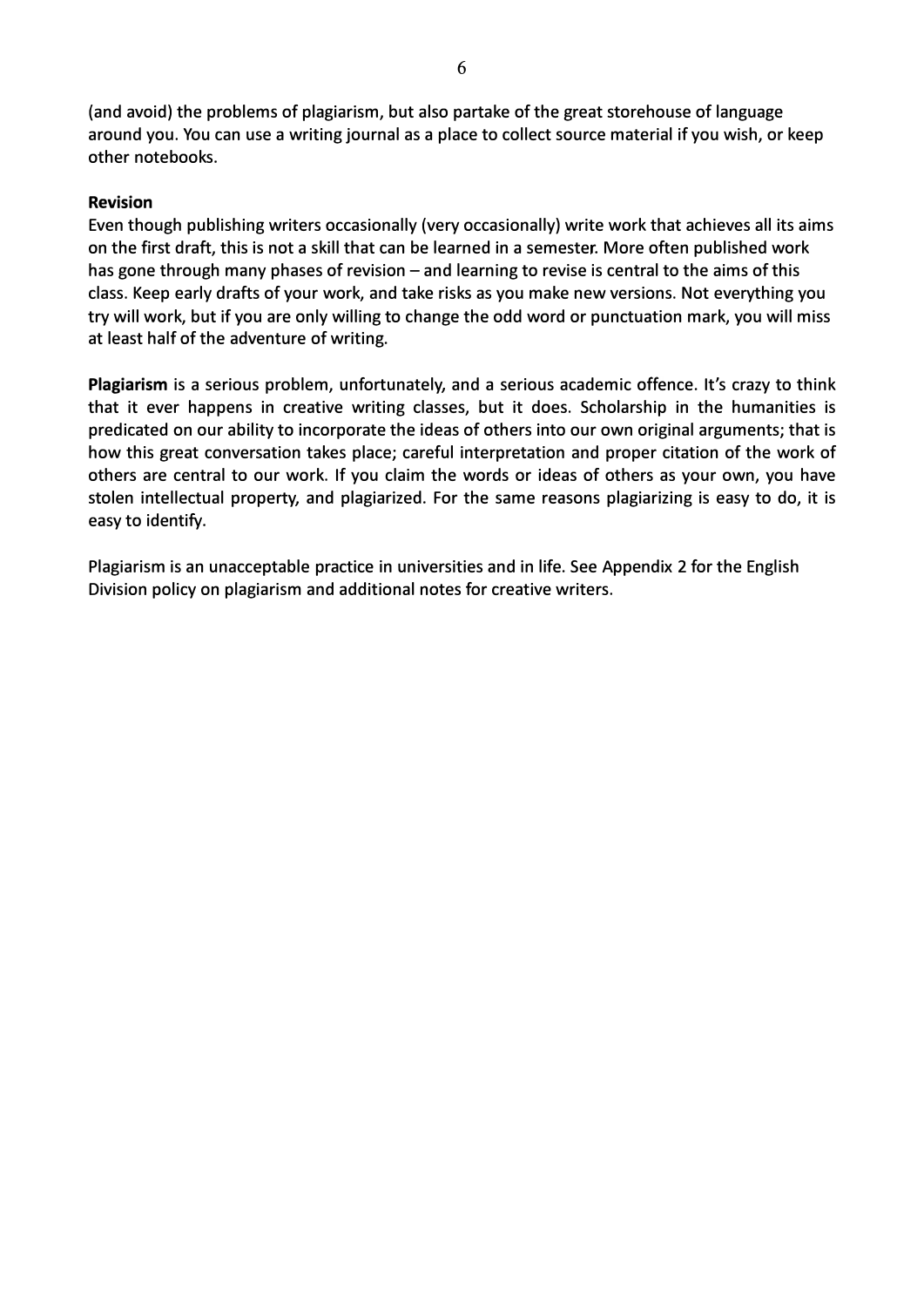#### **ASSESSMENT STIPULATIONS. a.k.a., RULES OF THE GAME:**

- For the purposes of participation assessment, any unexcused lateness beyond 20 minutes of c lass start time are marked as an absence.
- Extensions are only granted prior to deadlines, or in exceptional circumstances (for example, for medical reasons or in cases of family emergency), and documentation is required. Please contact your lecturer immediately if you think you will have di fficulty completing any of the requirements or submitting your work on time. Support or resources may also be available to help you manage more minor difficulties, so *please don't hesitate to contact me for an appointment to discuss anything that comes up.*
- Assignments are due at the beginning of c lass. Assignments submitted 20 minutes after class has begun are considered late. Late submissions are not accepted after the due date unless an extension has been pre-arranged.
- All written submitted work must be typed. Assignments are printed in a plain, legible 12 point font, except where your creative intentions demand otherwise (as in multimedia or visual poetry projects). Use unusual fonts with caution; choosing a fancy font does not constitute concrete poetry or multimedia creativity - it can just make your work harder to read.
- Please detach assignment assessment sheets from this syllabus and attach it to the front of each assignment.
- All work is composed according to MLA format: in 12 point font, with one-inch margins throughout, with page numbers and all identifying and/or prefatory information restricted to the header and/or footer (top and bottom margins).
- Prose is double spaced.
- Please include a word count at the end of each assignment.
- Assignments should be stapled or secured in a closed manila folder. Please DO NOT submit your work in clear-fi les.
- Purchase of the course reader is required to participate in c lass. Possession of the course reader in c lass is required in order to be considered present; i f the reader is absent, so are you. The reader is available at cost from Print Services, HSS Level Bl.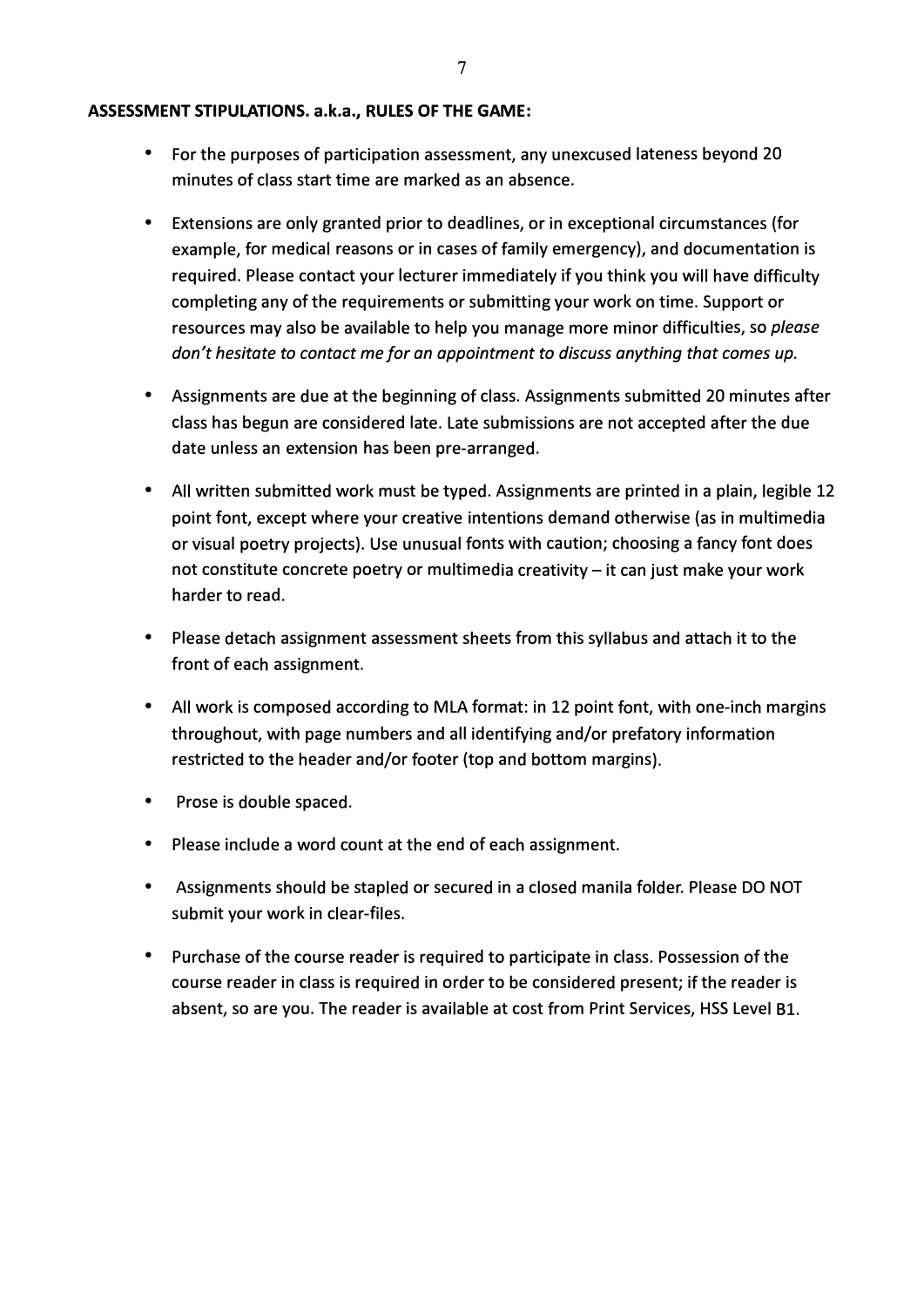#### **APPENDIX 1: WORKSHOP LEARNING AGREEMENT AND FEEDBACK GUIDE**

Workshops are an integral part of any creative writing class. At least twice during the semester you will present up to two pages of written work to your colleagues for discussion and critique. This may be poetry, fiction or a multimedia project draft or plan. Use this workshop time to help you prepare for whichever assignments are forthcoming. A schedule of allocated dates for these workshops will be drawn up within the first few classes. If you forget to bring in work to class, you will be responsible for distributing this work by email. Ensure you have your class's email addresses at the start of the semester. However, email is a very poor second to distributing the hard copies on the due date.

#### **Learning Agreement**

The purpose of creative writing workshops is not only to provide your work with an audience, though this is important. It is always useful to test the success of your writing on a community of readers in order to gain an idea of what works (what communicates or "carries") and what doesn't. You can then think about *why* some things succeed and others don't. This process of workshopgenerated reflection is key to good revision and to informing the critical self-commentaries that form part of all assessed assignments.

But there is more to it than that. In submitting your work for discussion you are providing us  $-$  the group – with an opportunity to think about some of the key issues in creating stories, poems, novels, and scripts. These issues may be technical, ethical, perceptual, philosophical... And it isn't just you - the author - who benefits. In analysing your work, we are all pressed in to thinking about the issues your work raises.

The workshop provides us all with an opportunity to learn, regardless of whose writing is under discussion. For this reason it is crucial that you participate in every session. Your participation will benefit you as much as the person whose work is being discussed.

Although undertaking studies in creative writing demonstrates willingness to engage in the workshop process, not everyone enjoys having their work discussed, let alone dissected; not everyone feels comfortable in the spotlight. It *can* be a trying experience. It can also seem quite at odds with the day-to-day reality of writing, which usually involves silence and solitude. Even those of us who do feel at ease may struggle to cope with certain kinds  $-$  and levels  $-$  of criticism. It is therefore important that your criticism be constructive.

In order for your criticism to be constructive, you should endeavour to identify and praise what does succeed before you go on to talk about what might not. And in discussing what works less well, you should try always to think about solutions, remedies, the ways in which a difficulty might be resolved. What is the problem exactly? How do you think it might be fixed? Bear in mind that the improvement of technique and structure  $-$  insofar as these can be separated from theme and from one's personal philosophy  $-$  is our primary focus.

Needless to say, whatever your feelings about the writer, it is the work you should be focussed upon. The workshop is not a place to air personal grievances and the work itself should never become a pretext for other kinds of criticism. This guideline for conduct should, naturally, apply to correspondence outside the classroom as well. Moreover, the confidentiality of someone else's written work must be respected; that which is meant for discussion in the workshop should not be shared elsewhere.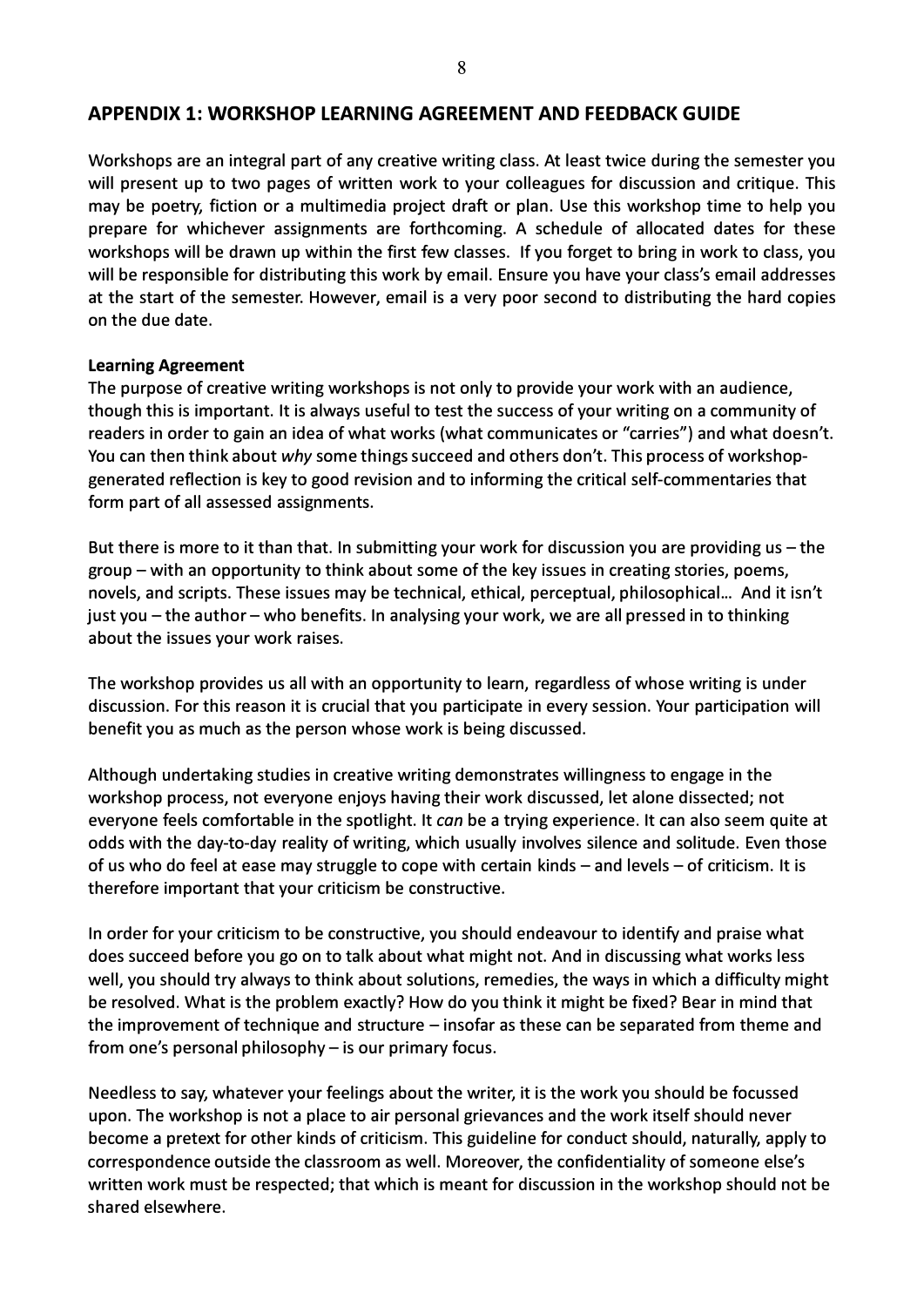## **Giving feedback: a guide**

During workshop, the student whose work is being discussed does not participate in that discussion. The writer takes notes on the discussion. These discussions provide an opportunity for the student to receive feedback from multiple readers and to later incorporate that feedback into their revisions as the student sees fit.

Expect much or most feedback to be irrelevant to your goals; that's normal. Only you can know whether a classmate's most thoughtful and respectful attempt to be helpful is actually helpful. But some comments will illuminate work from a very valuable point of view: your readers'. If you receive some objective, relevant, helpful, insightful comments about your work, that is an immensely valuable gift you cannot find anywhere else.

After the workshop the writer may ask one or two follow-up *questions* (not comments or explanations) if they require.

Workshop is an opportunity to be generous in spirit. That doesn't mean saying someone's work is great (whether you think so or not) or whether it's bad. It means that you have been given an opportunity to give someone's work your honest and thoughtful reaction, and a chance to present that gift in a way that will have the most meaning to that person.

To "workshop" someone's writing means to read it carefully and attentively; to avoid qualitative statements ("it's good," "it's bad" - "I like it," "I don't like it") and, instead, express what the writing makes you think about and how the writing makes you think and feel such things. Some basic questions to ask about a classmate's work are:

- How is this writing most being itself?
- What rules does it live by?
- Where, if any, are there moments it fails to be itself?
- What strategies techniques does the writer use to create an impression or effect?
- - Are they effective?
- Why/why not?

To reiterate, it is not constructive to say which parts of a piece of writing (or any work of art) is good or bad. Rather, read it and identify the ways in which it works to communicate.

Having answered (or tried to answer!) that question, a  $2^{nd}$  line of questioning to ask is, "what kind of thinking, what sensibility, what kind of mind is behind this text?"

The third line of questioning is, "what questions or ideas does this work bring to *my* mind?"

And the last line of questioning to ask is, "are these questions and ideas any different than the questions and ideas the work is engaged with? "

Sharing those questions and ideas will make our workshop an interesting, generative, and even exciting place to be. (Seriously!)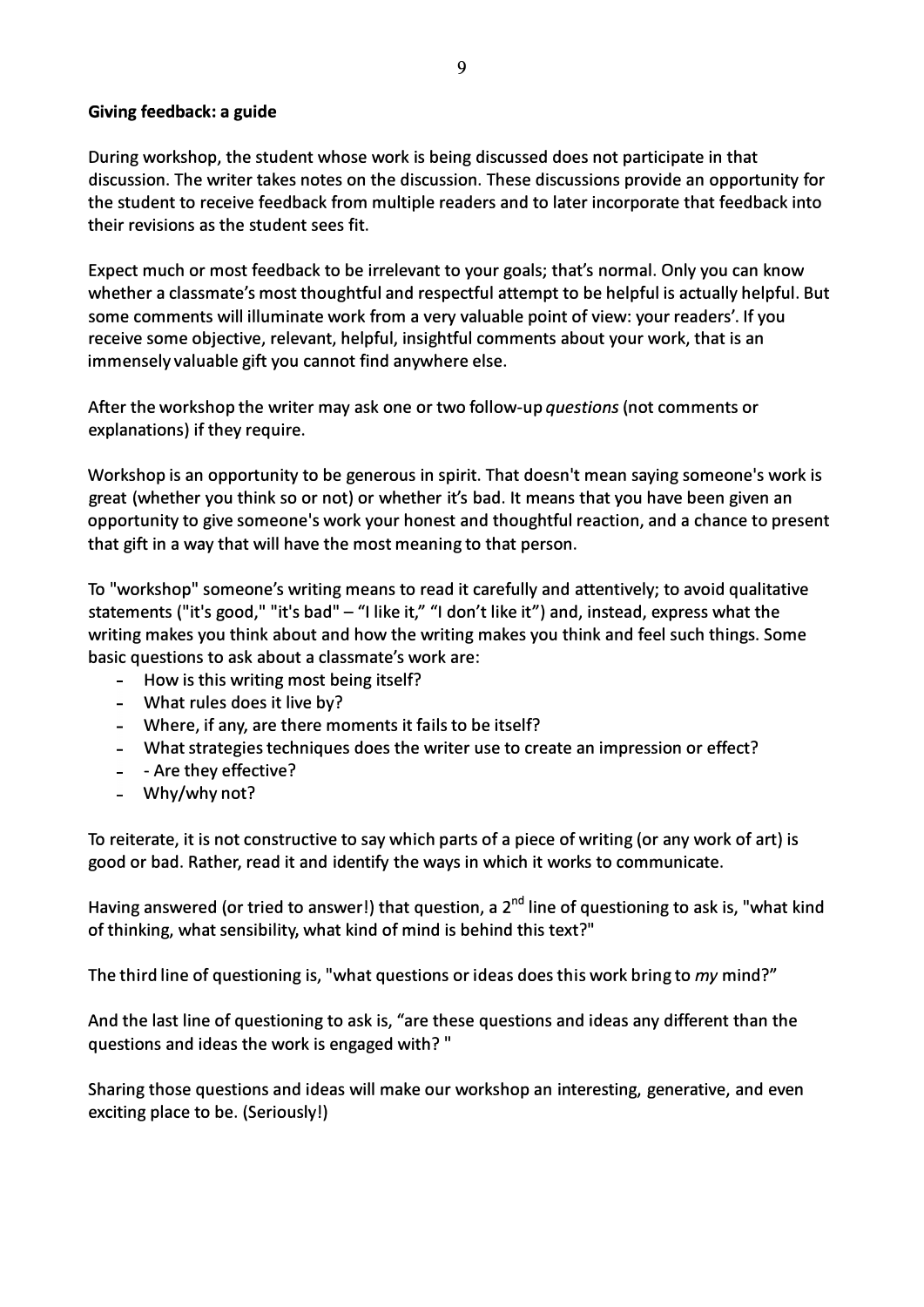**Writing feedback:** You must read all work due to be workshopped, print it out, make notes on paper to help you discuss, and bring your annotated copies to class, submit in class for credit, and and return to author at the end of workshop.

- Please continue to make notes during workshop, responding to the comments of others.
- Do not assume the writing is biographical or autobiographical, even if you know of personal details that correlate with content. Don't attempt to psychoanalyze the writer.
- Give an overall response at the end that is positive and supportive and balances criticism with praise. Think 'critical sandwich'  $-$  a positive comment, followed by a more critical, questioning comment, followed by another positive comment.
- Everyone is expected to contribute in class. Do not dominate or avoid discussion.

## **Things to consider when giving feedback:**

- What are your first impressions?
- How and where did the work revise those impressions?
- What moments, images, and turns of phrase linger? Why?
- What does the work take for granted about writing, what does it assume good writing it?
- What does the work take for granted about the world, with what is it concerned?
- What ideas, events, or possiblities are raised by the text that aren't discussed in the text?
- Which ideas, events, or possiblities discussed in the text are most engaging? Why?
- Which ones aren't, and why?
- What is its core identity?
- Which parts don't fit into that identity, what parts feel out of place?
- Does the piece give away too much or too little how does it ask the reader to participate?
- Does the writer make good use of silence and absence, as well as description?
- Is there a good balance of the senses, or do certain senses dominate?
- Is the piece overwritten  $-$  too much density of description?
- Use of metaphor and simile are these clichéd, or do they feel fresh and appropriate, or are they too oblique?
- Are there moments of particularity and specificity, or moments of generalisation? Are these appropriate?
- Would the text benefit from either cutting or revising its ending and/or beginning?
- What is the form of the piece, how does this work with its content?
- How does it represent time and the passing of time?

## **Receiving feedback:**

• Remember you are in the privileged position of having a cross-section of potential readership spending lots of time looking at your work in careful detail. You are fortunate to be in this position. You are receiving a gift.

- Be open to feedback and see it as a positive way to improve and develop your work.
- Remember that not all feedback will be helpful or useful.
- Remember that is not necessary in order for a *workshop* to be useful.

• Don't take more critical comments personally, instead think constructively about how you can use that information to improve your work.

• It's paramount you remain silent during workshop to ensure feedback remains entirely engaged with the written work. This prevents readers from leaning towards a particular interpretation of your work and allows you to see the variety of responses your work, as presently consituted, produces.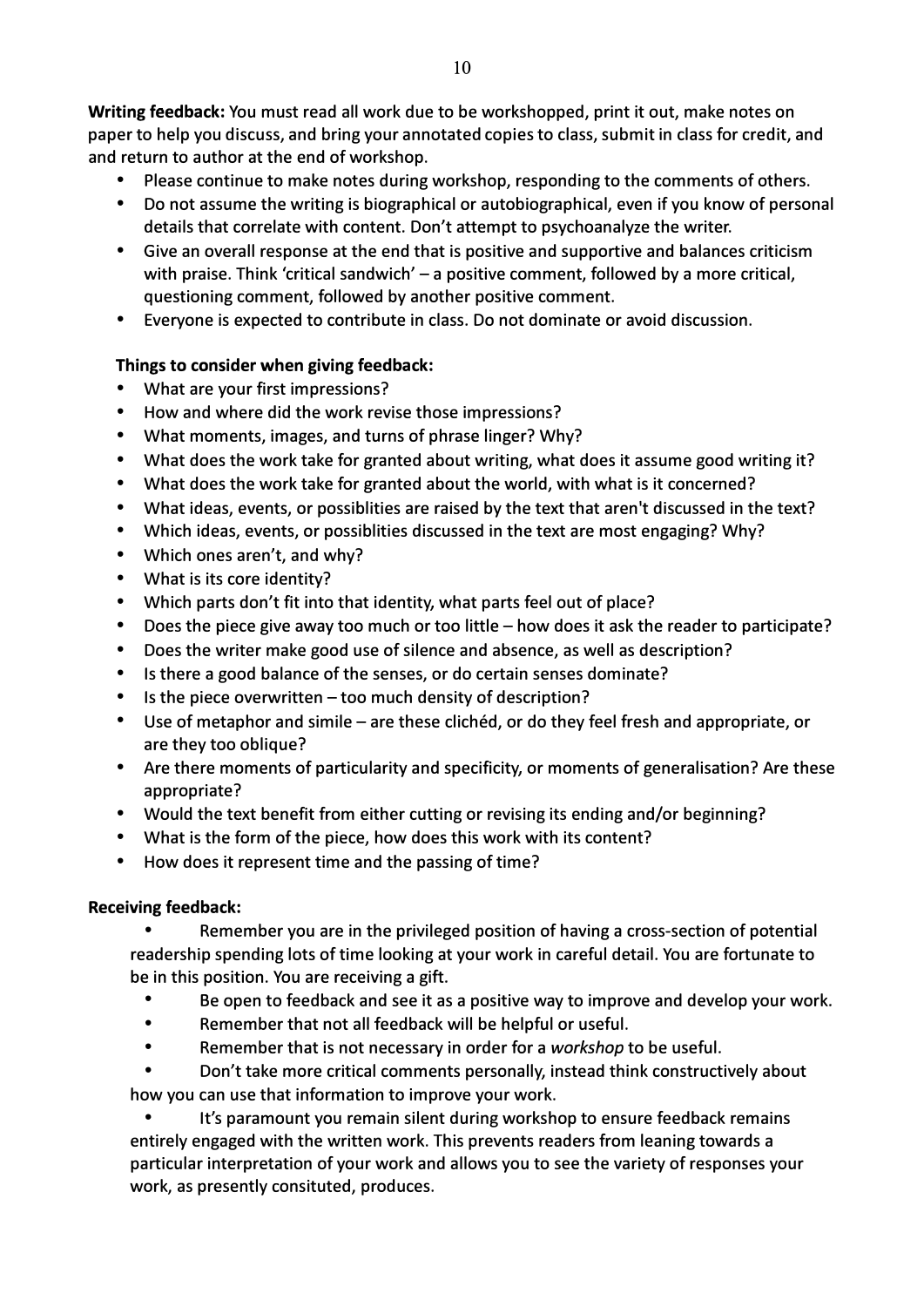# **APPENDIX 2:**

Your **workshop notes** – reviewed in class before workshop – will be graded with a 'check system' that will follow these guidelines: A 'check plus plus' (√++) on a writing assignment will translate into a mark of 81/A for that percentage of your overall mark in the course. A 'check plus'(✓+) on a writing assignment will translate into a grade of 76/A- for that percentage of your overall mark in the course. Each 'check' mark  $(\checkmark)$  for an essay will reduce your mark for that component of your overall mark in the course to a 66/B. Each 'check minus' ( $\vee$ -), to a 50/C; each missing essay to a 0/F. All other assignments will receive letter grades.

# **• HSS English Division: Definition and Penalties for Plagiarism**

- **Definition:** Plagiarism (from the Latin word for 'kidnapper') is the deliberate or accidental presentation of someone else's ideas or words as your own. This includes:
- • The appropriation of ideas from others for your own work without acknowledgment of the author's ownership; intellectual theft.
- • The unacknowledged use of phrases, images, diagrams, graphs, or ideas derived from any source such as books, journals, magazines, the visual media, and the internet. Note: cutting and pasting words from the internet into your own essay, even if you reword them, is still plagiarism.
- Copying the work of a fellow student, having another student write one's assignments, allowing another student to borrow one's work, or presenting the work of another as your own.
- • Buying and/or copying essays, assignments, projects etc from the internet or any other source and handing them in as your own, even if revised.
- Please bear in mind that as easy as it is to do, it is just as easy to catch. Your lecturers know the subject and have read widely. They therefore can spot unreferenced quotations, and can tell the difference between university level writing and that of published scholars.
- **Penalties**
- • If a first year student is caught plagiarizing and it is the student's first offense, the student will have the opportunity to rewrite the paper with one grade reduction.
- • After the first year of studies, it is expected that a student thoroughly understands the implications of plagiarism. Thus, after the first year, or if a student is caught plagiarizing a second time, the student will receive an F for the assignment.
- **Why plagiarism is academically dishonest**
- • The unacknowledged borrowing of another's work is theft.
- • Independent and creative thinking, as well as intellectual responsibility, are fundamental to a humanities education, and cannot be developed if one simply borrows the work of another.
- **How to avoid academic dishonesty, i.e.,** *plagiarism*
- • If you use an author's exact words, you must put them in quotation marks. If you paraphrase another's ideas, you again must indicate the source to your reader.
- • Facts and statistics that are not "common knowledge" must be referenced.
- • Be sure to use the method of citation recommended by your professor.
- • If in doubt, it is always best to reference your material.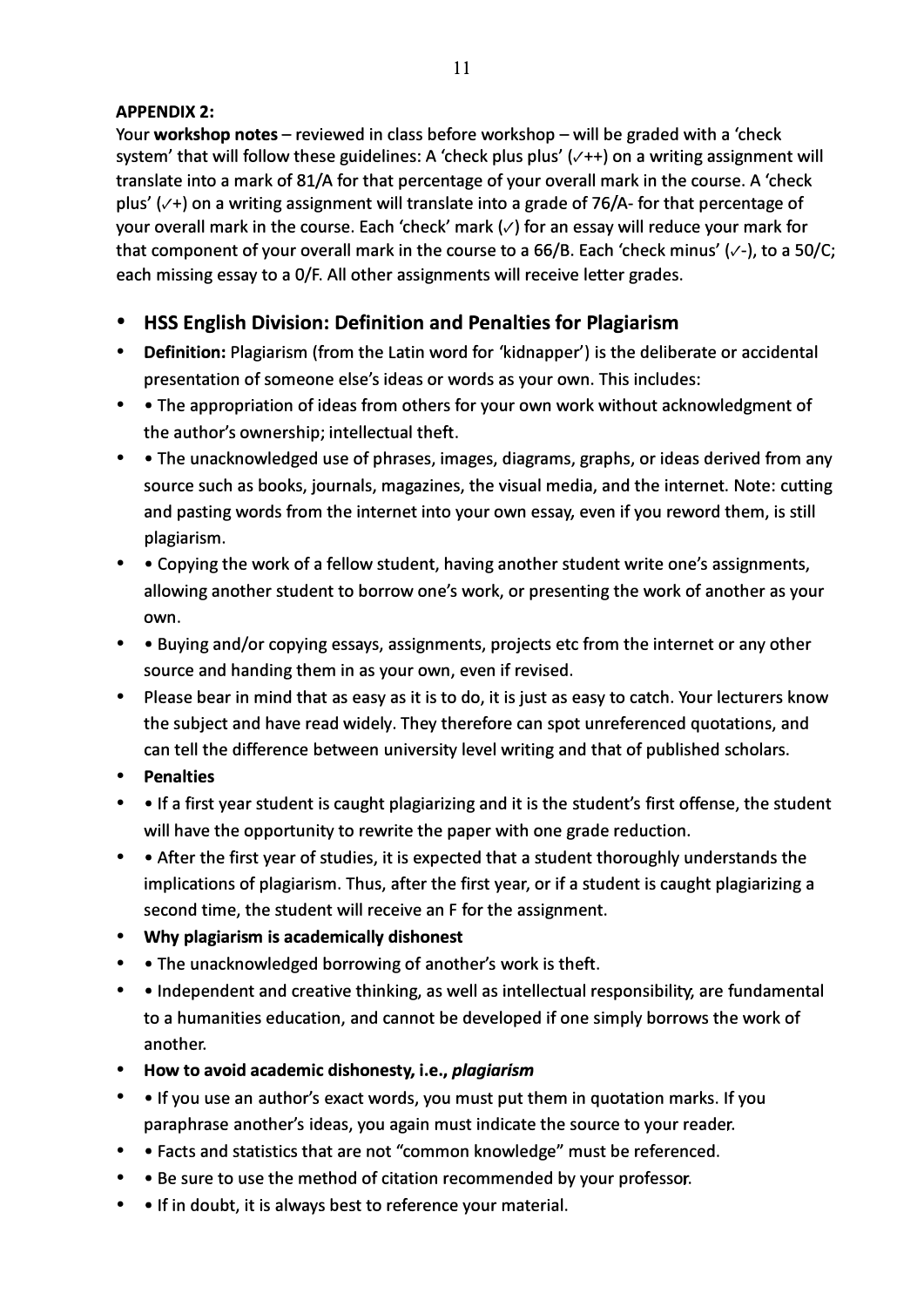- • Remember that your lecturer wants to see your ideas and interpretations. Avoid excessively quoting secondary sources and show your reader your thinking.
- *Collusion and complicity*
- • Ask your lecturer if you are allowed to work on assignments in groups.
- • Get the approval of your professor if you want to hand in material that you have already submitted for another course.
- • Do not allow students to copy your work {including work from previous semesters).
- • Follow the examination rules set out by the university.
- If you still have questions, please ask your professors, or consult the website: http://www.plagiarism.org.
- Sources for this document: The Little, Brown Essential Handbook. Ed. Jane E. Aaron. New York: Pearson Longman, 2006.

## **• ADDITIONAL NOTES FOR CREATIVE WRITERS:**

- The conventions for acknowledgement in creative writing are somewhat different to those for acknowledgement in academic writing, but NO form of intellectual dishonesty is acceptable. It is acceptable to appropriate material from source texts, AS LONG AS your use of these texts is acknowledged, is within reason, and demonstrates substantial independent and creative thinking of your own.
- There are a number of ways to acknowledge the use of source texts in creative writing, and these vary according to your stylistic imperatives, the level of dependence on the source text and the level of familiarity your audience is likely to have with the source text. For the purposes of this course, you need not always use quotation marks for quoted material if this interferes with your stylistic imperatives {they may be intrusive in a poem, for example). You MUST, however, acknowledge any source texts you use through reference integrated into the work itself, through footnotes or through endnotes. Do not "borrow" work from friends, books, the internet, song lyrics or any other source without acknowledgement, as this counts as plagiarism.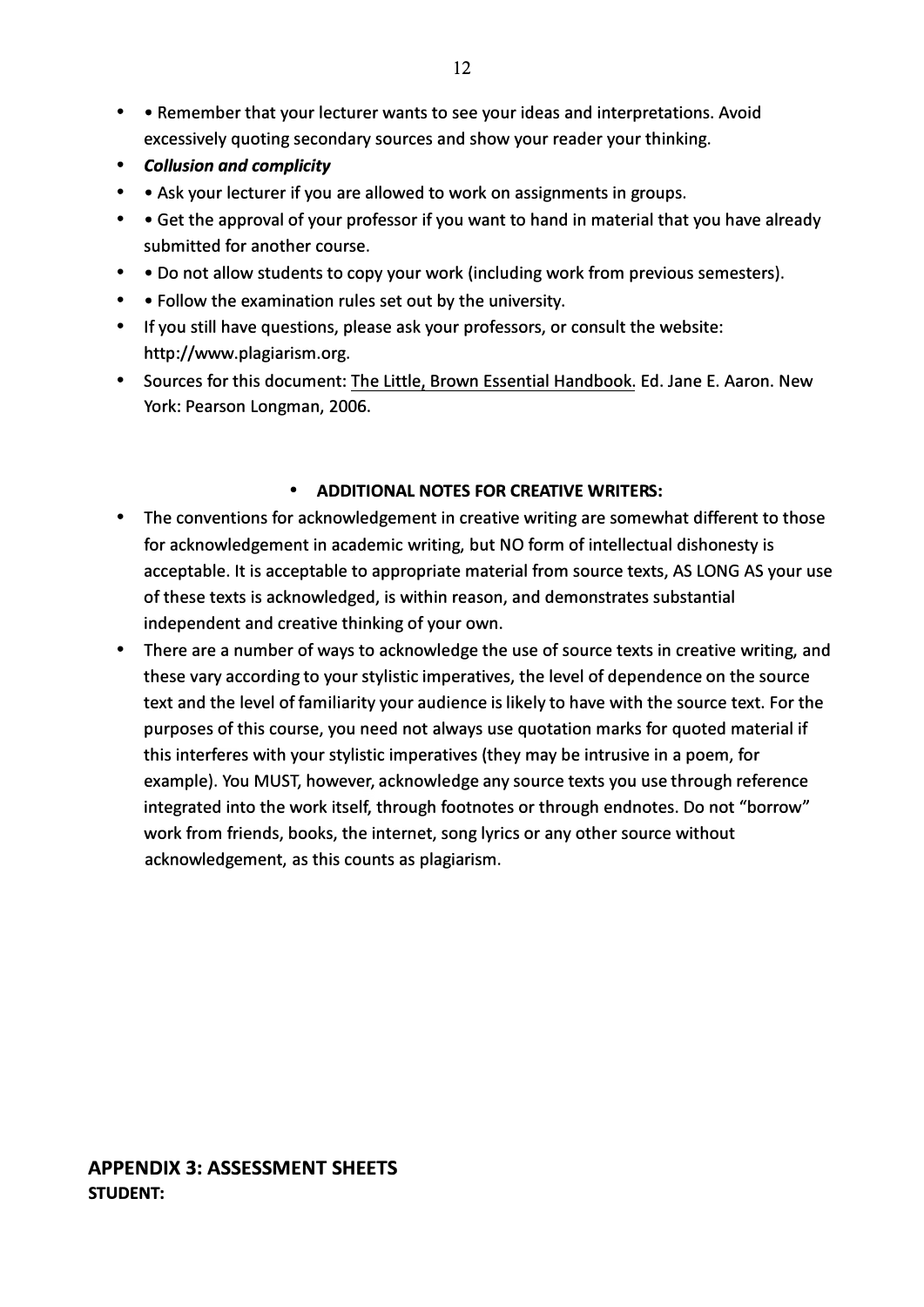# **ASSESSMENT COMPONENT: 2. Fiction DATE SUBMITTED:**

| <b>CRITERION</b>                                                                                                                                                                  | <b>GRADE RANGE</b> |   |   |   |   |                                                                       |
|-----------------------------------------------------------------------------------------------------------------------------------------------------------------------------------|--------------------|---|---|---|---|-----------------------------------------------------------------------|
|                                                                                                                                                                                   | F                  | D | C | В | A |                                                                       |
| <b>Exhibits</b><br>with<br>1.<br>care<br>demonstrates<br>language:<br>interesting word choice and<br>dynamic sentence variation.                                                  |                    |   |   |   |   |                                                                       |
| 2. Shows awareness of and<br>control over the combined<br>effects of character, point of<br>view and voice.                                                                       |                    |   |   |   |   |                                                                       |
| 3. Shows awareness of and<br>narrational<br>control<br>over<br>choices including plot, event<br>sequence and duration. The<br>work is shaped so that it has<br>a sense of ending. |                    |   |   |   |   |                                                                       |
| 4. Pays careful attention to<br>texture and sensory detail.<br>Conveys a sense of immersion<br>in the physical world of the<br>story.                                             |                    |   |   |   |   |                                                                       |
| 5. Demonstrates control of<br>grammar and punctuation,<br>including<br>intentional<br>any<br>manipulation<br>of<br>received<br>conventions.                                       |                    |   |   |   |   |                                                                       |
| <b>SUMMATIVE GRADE:</b>                                                                                                                                                           | value.             |   |   |   |   | PLEASE NOTE: Criteria may not be equally weighted in their assessment |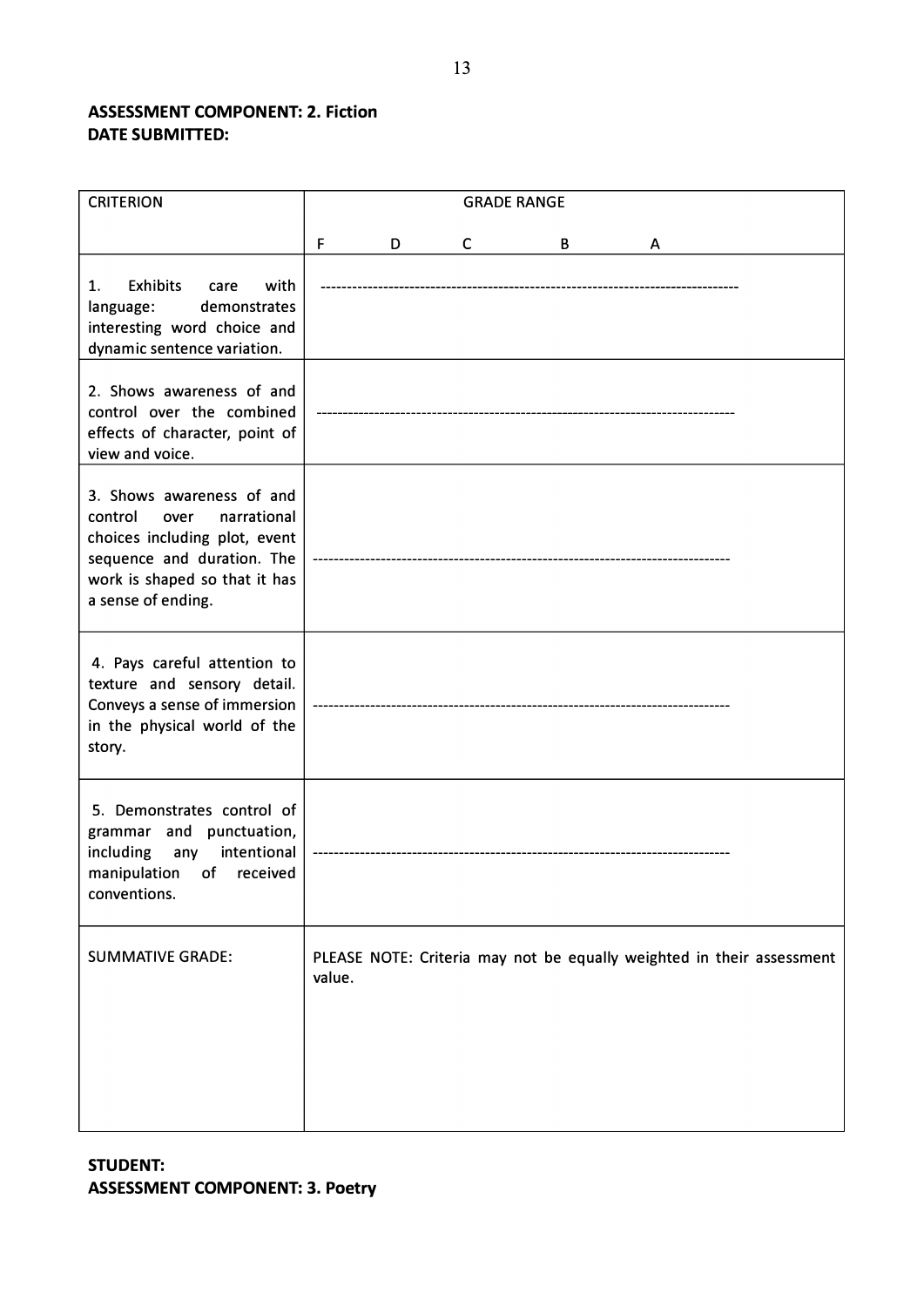#### **DATE SUBMITTED:**

| <b>CRITERION</b>                                                                                                                                                                                                  | <b>GRADE RANGE</b> |   |   |   |   |                                                                       |  |
|-------------------------------------------------------------------------------------------------------------------------------------------------------------------------------------------------------------------|--------------------|---|---|---|---|-----------------------------------------------------------------------|--|
|                                                                                                                                                                                                                   | F                  | D | C | B | Α |                                                                       |  |
| <b>Exhibits</b><br>with<br>1.<br>care<br>language:<br>demonstrates<br>interesting word choice<br>and dynamic phrasings,<br>with an awareness of<br>the aural and/or visual<br>qualities<br>of<br>the<br>language. |                    |   |   |   |   |                                                                       |  |
| 2. Shows awareness and<br>control over referential<br>effects, including voice,<br>situation, image and<br>association.                                                                                           |                    |   |   |   |   |                                                                       |  |
| 3. The work is shaped so<br>that it conveys a sense<br>of structure, whether<br>contained<br>or<br>exploratory.                                                                                                   |                    |   |   |   |   |                                                                       |  |
| Demonstrates<br>4.<br>control<br>of<br>grammar<br>and<br>punctuation, including<br>intentional<br>any<br>manipulation<br>of<br>received conventions.                                                              |                    |   |   |   |   |                                                                       |  |
| <b>SUMMATIVE GRADE:</b>                                                                                                                                                                                           | value.             |   |   |   |   | PLEASE NOTE: Criteria may not be equally weighted in their assessment |  |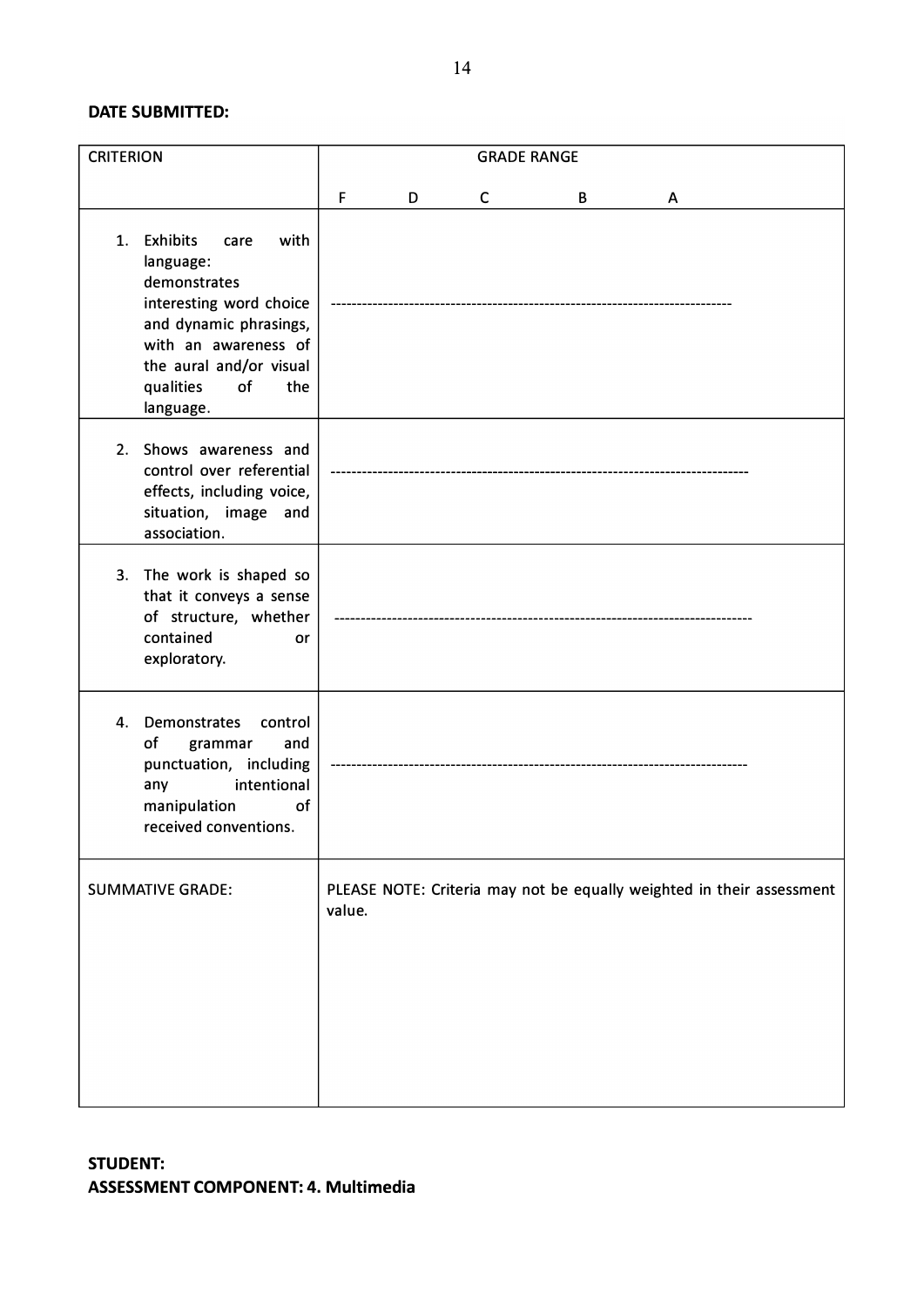#### **DATE SUBMITTED:**

| <b>CRITERION</b>                                                                                                                                                                                                                      | <b>GRADE RANGE</b> |   |              |   |   |                                                                       |
|---------------------------------------------------------------------------------------------------------------------------------------------------------------------------------------------------------------------------------------|--------------------|---|--------------|---|---|-----------------------------------------------------------------------|
|                                                                                                                                                                                                                                       | F                  | D | $\mathsf{C}$ | B | A |                                                                       |
| <b>Exhibits</b><br>1.<br>with<br>care<br>demonstrates<br>language:<br>interesting word choice and<br>dynamic phrasings, with an<br>awareness of the visual<br>and/or aural qualities of the<br>language.                              |                    |   |              |   |   |                                                                       |
| 2. Achieves substance in the<br>work with language, using<br>such as<br>structures<br>plot,<br>character, verse form, scene<br>or other appropriate to the<br>chosen form.                                                            |                    |   |              |   |   |                                                                       |
| 3. Shows originality in the<br>choices and implementation<br>of medium and concept.<br>Creates imaginative and apt<br>conjunctions of the written<br>and non-written content,<br>with an awareness of their<br>effects on each other. |                    |   |              |   |   |                                                                       |
| 4. Demonstrates control of<br>grammar, punctuation and<br>presentation, including any<br>intentional manipulation of<br>received conventions.                                                                                         |                    |   |              |   |   |                                                                       |
| <b>SUMMATIVE GRADE:</b>                                                                                                                                                                                                               | value.             |   |              |   |   | PLEASE NOTE: Criteria may not be equally weighted in their assessment |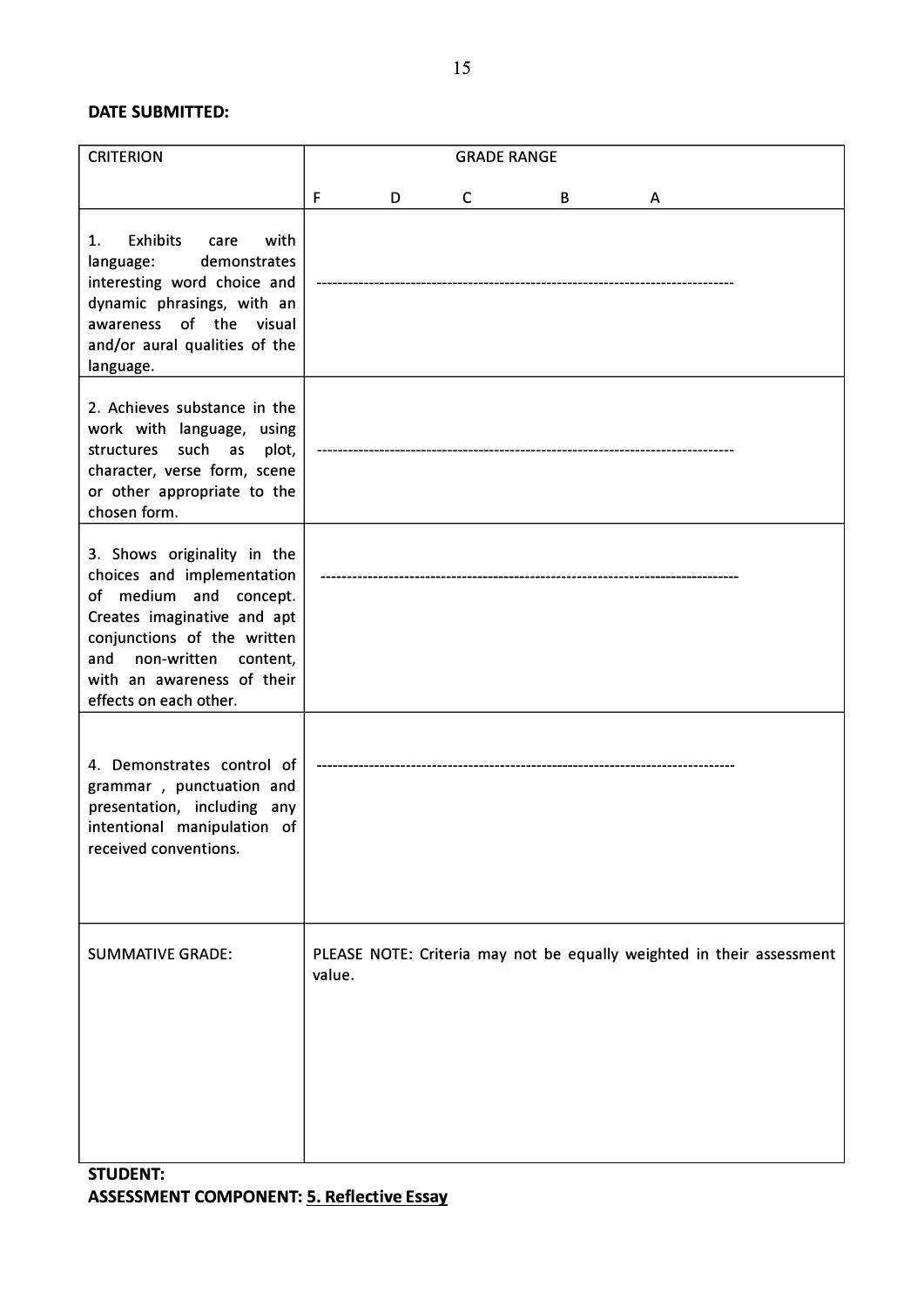#### **DATE SUBMITTED:**

| <b>CRITERION</b>                                                                                    | <b>SCORE / GRADE RANGE</b>                                                      |  |  |  |  |  |  |  |
|-----------------------------------------------------------------------------------------------------|---------------------------------------------------------------------------------|--|--|--|--|--|--|--|
|                                                                                                     | F<br>D<br>C<br>B<br>A                                                           |  |  |  |  |  |  |  |
| 1. Shows breadth and/or<br>depth of reading, and a<br>serious, alert engagement<br>with ideas.      |                                                                                 |  |  |  |  |  |  |  |
| 2. Shows evidence of the<br>conscious investigation and<br>development of writing skills.           |                                                                                 |  |  |  |  |  |  |  |
| 3. Critical links are made<br>between readings and the<br>student-author's own writing<br>practice. |                                                                                 |  |  |  |  |  |  |  |
| 5. Correct and complete<br>bibliographic<br>details<br>are<br>included (if required).               |                                                                                 |  |  |  |  |  |  |  |
| <b>SUMMATIVE GRADE:</b>                                                                             | PLEASE NOTE: Criteria may not be equally weighted in their assessment<br>value. |  |  |  |  |  |  |  |